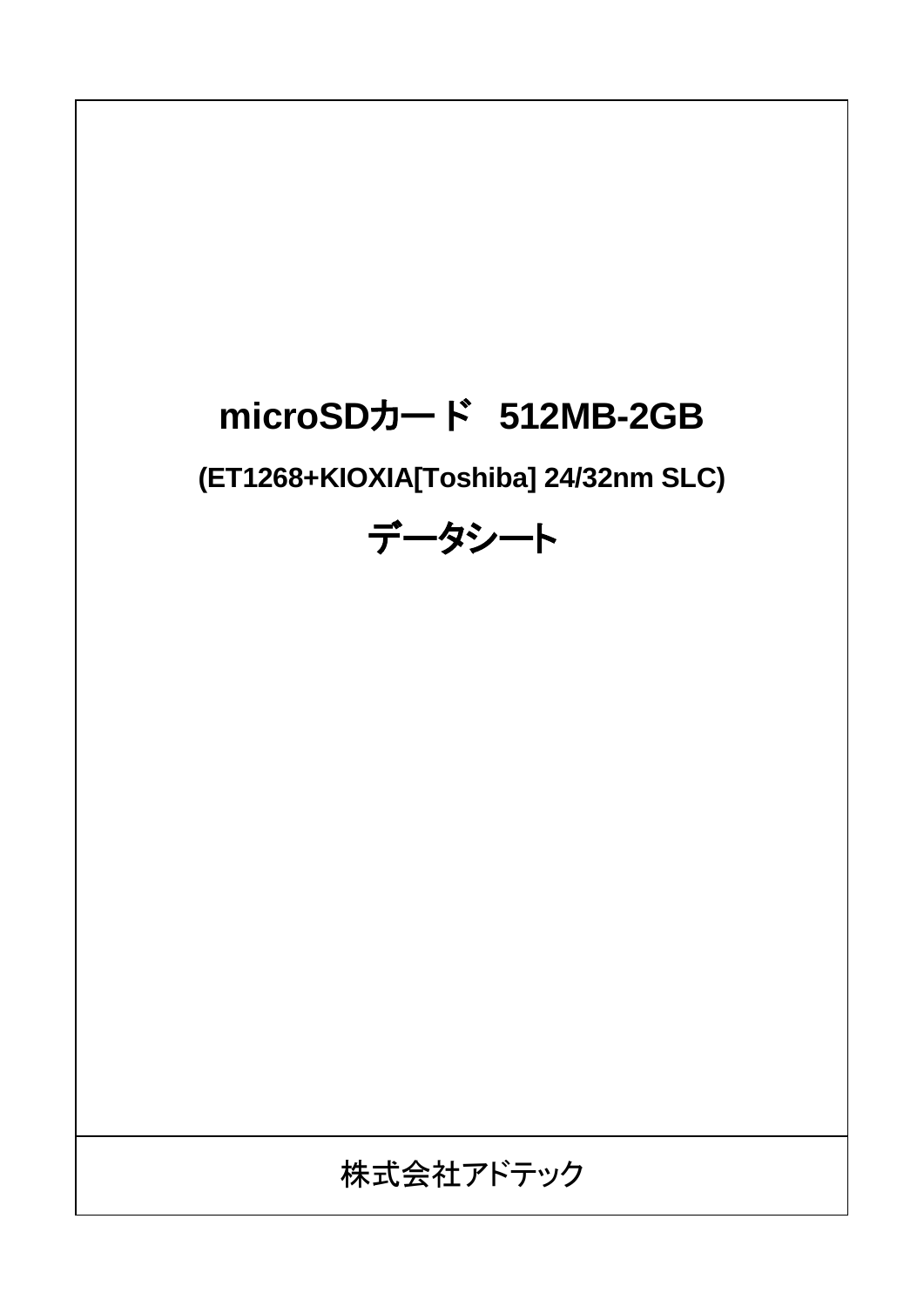

## **REVISION HISTORY**

| <b>Revision</b> | <b>Description</b>                                                             | Date             |
|-----------------|--------------------------------------------------------------------------------|------------------|
| V1.1            | First released                                                                 | August 2015      |
| V1.2            | <b>Updated Humidity information</b>                                            | April 2017       |
| V1.3            | Added Product Feature information                                              | May 2017         |
| V1.4            | Added 512MB Capacity and Support CPRM                                          | June 2017        |
| V1.5            | Changed the microSD SLC 512MB Flash from<br>TC58NVG3S0FTAI0 to TC58NVG2S0HTAI0 | August 2017      |
| V1.6            | Added ESD ability and water proof information                                  | April 2018       |
| V1.7            | Added 1.2 Product Features, 1.3 TBW and 3.8 Dust proof                         | <b>July 2020</b> |
| V1.8            | Added 4.3 Bus Timing (Append Default Speed Mode)                               | September 2021   |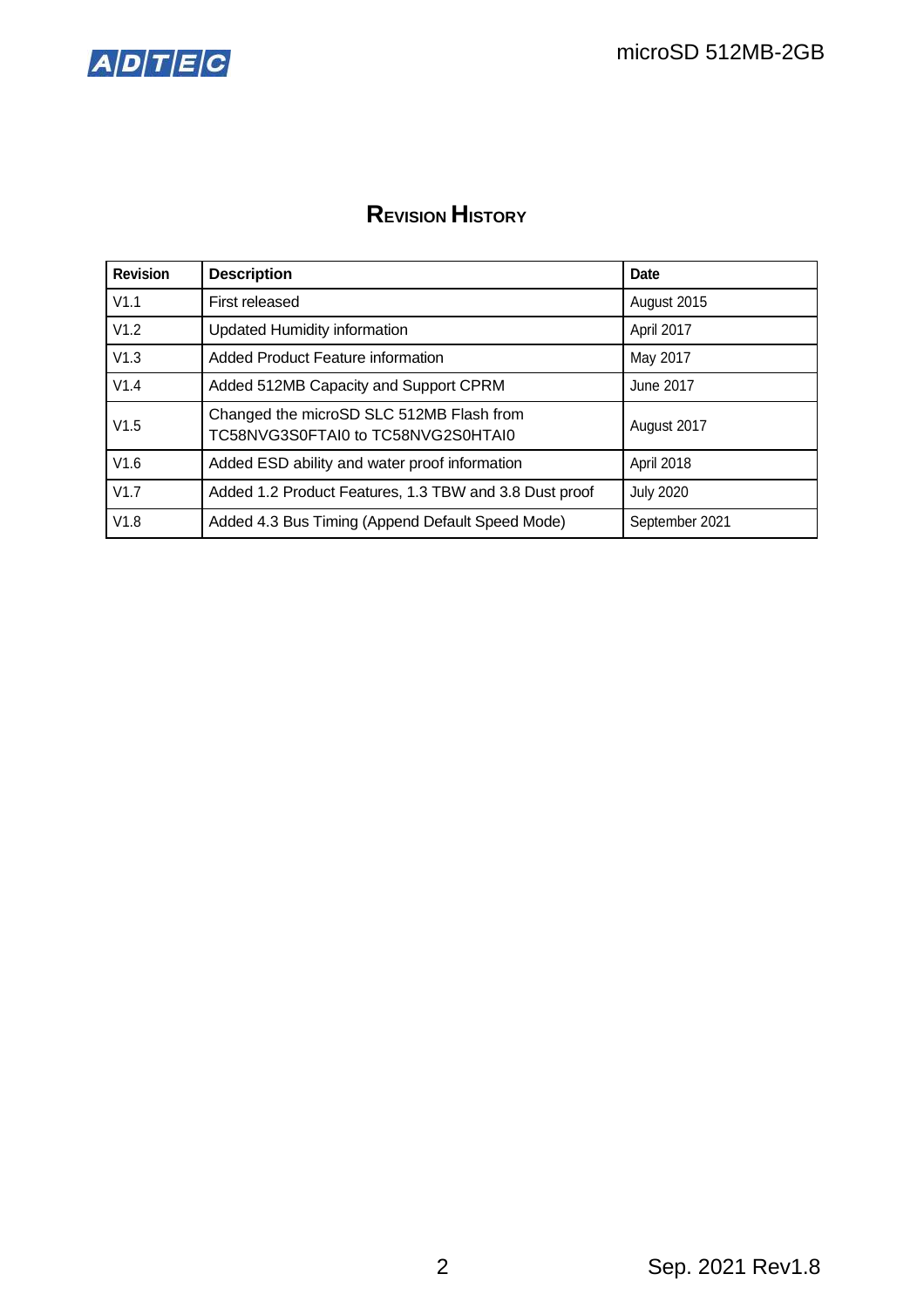

## **1. Product Introduction**

#### **1.1. Overview**

The Industrial microSD Card is designed for demanding industrial applications especially for portable devices. The microSD Card is compatible with SD 2.0 and provides excellent performance. The built-in auto ECC function can also detect and correct errors during data transfer. Moreover, Industrial microSD Card provides high write/read speed and high IOPS, it was designed to meet the security, high performance, and environmental requirements.

#### **1.2. Product Features**

- Interface: 8 pins microSD standard interface
- ⚫ Compliant SD Card Specification 2.0
- ⚫ Capacity: 512MB, 1GB, 2GB
- ⚫ Variable Clock Rate
	- Default Mode: 0-25 MHz, up to 12.5MB/s Interface Speed
	- High-Speed Mode: 0-50 MHz, up to 25MB/s Interface Speed
- ⚫ Operating at -40°C to 85°C
- ⚫ Flash: SLC NAND Flash (512MB: TC58NVG2S0HTAI0 ,1GB/2GB: TC58NVG3S0FTAI0)
- ⚫ Controller: ET1268
- ⚫ Program/Erase Cycle: 60,000 Cycles
- ⚫ Built-in ECC corrects up to 30 bits/1 KB
- ⚫ Read disturbance management (Auto-Refresh)
- Adaptive wear leveling
- ⚫ Management of sudden power-fails
- ⚫ SMART Function support (Dedicated software support)
- Support CPRM (Content Protection for Recordable Media) of SD Card
- ⚫ Support Water & Dust proof IEC 60529 IP58

#### **1.3. TBW (Tera Bytes Written)**

| <b>Capacity</b> | 1512MB | 1GB    | 2GB    |
|-----------------|--------|--------|--------|
|                 | 25.2TB | 50.4TB | 98.2TB |

\*The endurance of disk could be varying based on user behavior, NAND endurance cycles, and write amplification factor. It is not guaranteed by flash vendor.

\*Client workload by JESD-219A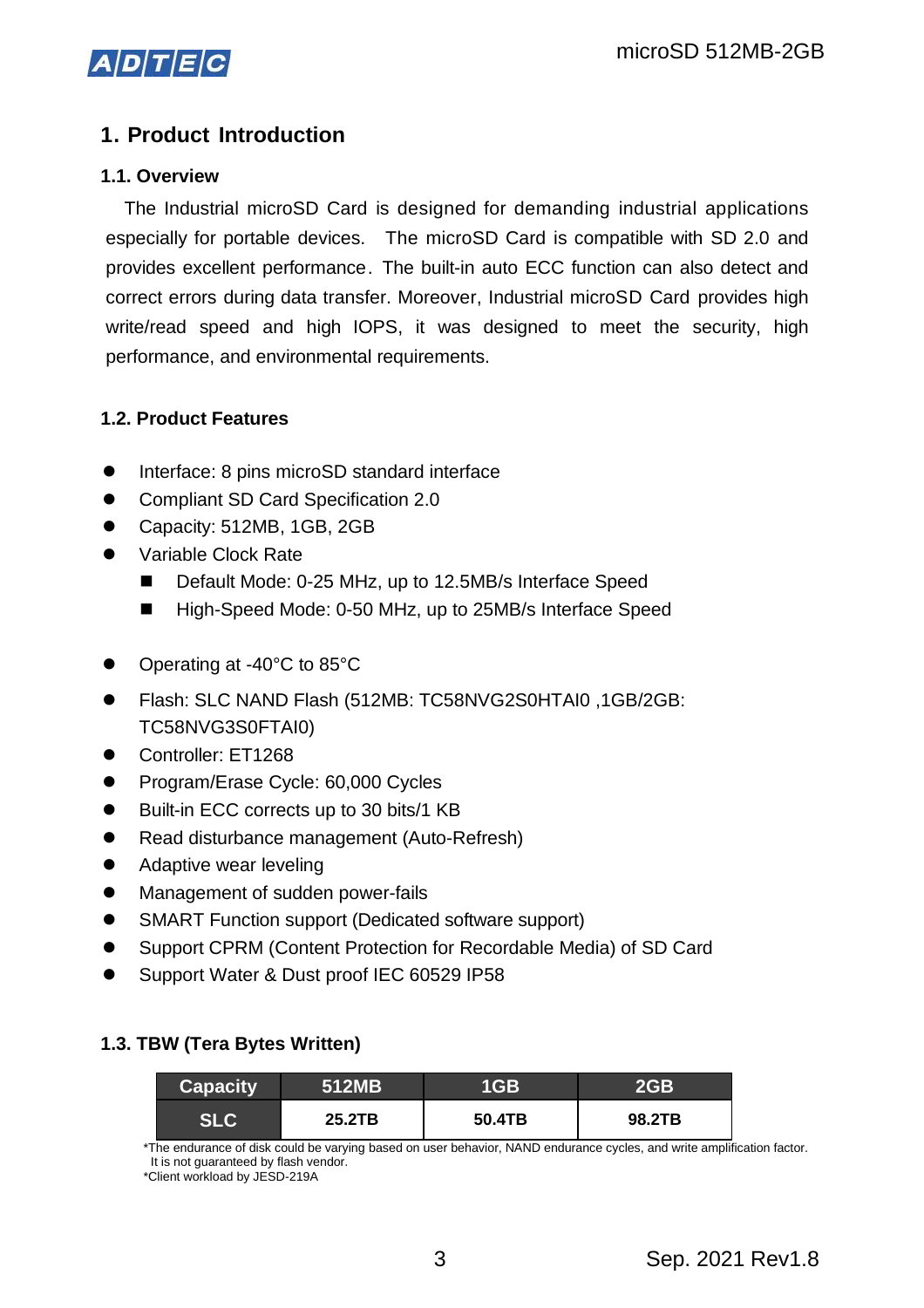

## **2. microSD Card Interface Description**

#### **2.1 microSD Pin Assignment**

| Pin#           | <b>Name</b>      | <b>Type</b> | <b>SD Description</b>          |  |  |
|----------------|------------------|-------------|--------------------------------|--|--|
|                | DAT <sub>2</sub> | I/O         | Data Line [Bit2]               |  |  |
| $\overline{2}$ | CD/DAT3          | I/O         | Card Detect / Data Line [Bit3] |  |  |
| 3              | <b>CMD</b>       | PP          | Command / Response             |  |  |
| 4              | VDD              | S           | Supply Voltage                 |  |  |
| 5              | <b>CLK</b>       |             | <b>Clock</b>                   |  |  |
| 6              | VSS              | S           | Supply Voltage Ground          |  |  |
| 7              | DAT <sub>0</sub> | I/O         | Data Line [Bit 0]              |  |  |
| 8              | DAT <sub>1</sub> | I/O         | Data Line [Bit 1]              |  |  |

#### **Table 1: SD Bus Mode Pin Definition**

Notes:

- 1) S: power supply; I: input; O: output using push-pull drivers; PP: I/O using push-pull drivers.
- 2) The extended DAT Lines (DAT1-DAT3) are input on power up. They start to operate as DAT lines after SET\_BUS\_WIDTH command. The Host shall keep its own DAT1-DAT3 lines in input mode, as well, while they are not used. It is defined so, in order to keep compatibility to Multi-media Cards.

3) After power up this line (Pin2) is input with 50Kohm pull-up (can be used for card detection or SPI mode selection). The pull-up should be disconnected by user,

during regular data transfer, with SET CLR CARD DETECT (ACMD42) command.

| Pin# | <b>Name</b> | Type | <b>SD Description</b>        |  |  |
|------|-------------|------|------------------------------|--|--|
|      | <b>RSV</b>  |      | Reserved                     |  |  |
| 2    | <b>CS</b>   |      | Chip Select (neg true)       |  |  |
| 3    | DI          |      | Data In                      |  |  |
| 4    | VDD         | S    | <b>Supply Voltage</b>        |  |  |
| 5    | <b>SCLK</b> |      | <b>Clock</b>                 |  |  |
| 6    | <b>VSS</b>  | S    | <b>Supply Voltage Ground</b> |  |  |
|      | DO          | Ω    | Data Out                     |  |  |
| 8    | <b>RSV</b>  |      | Reserved                     |  |  |

#### **Table 2: SPI Bus Mode Pin Definition**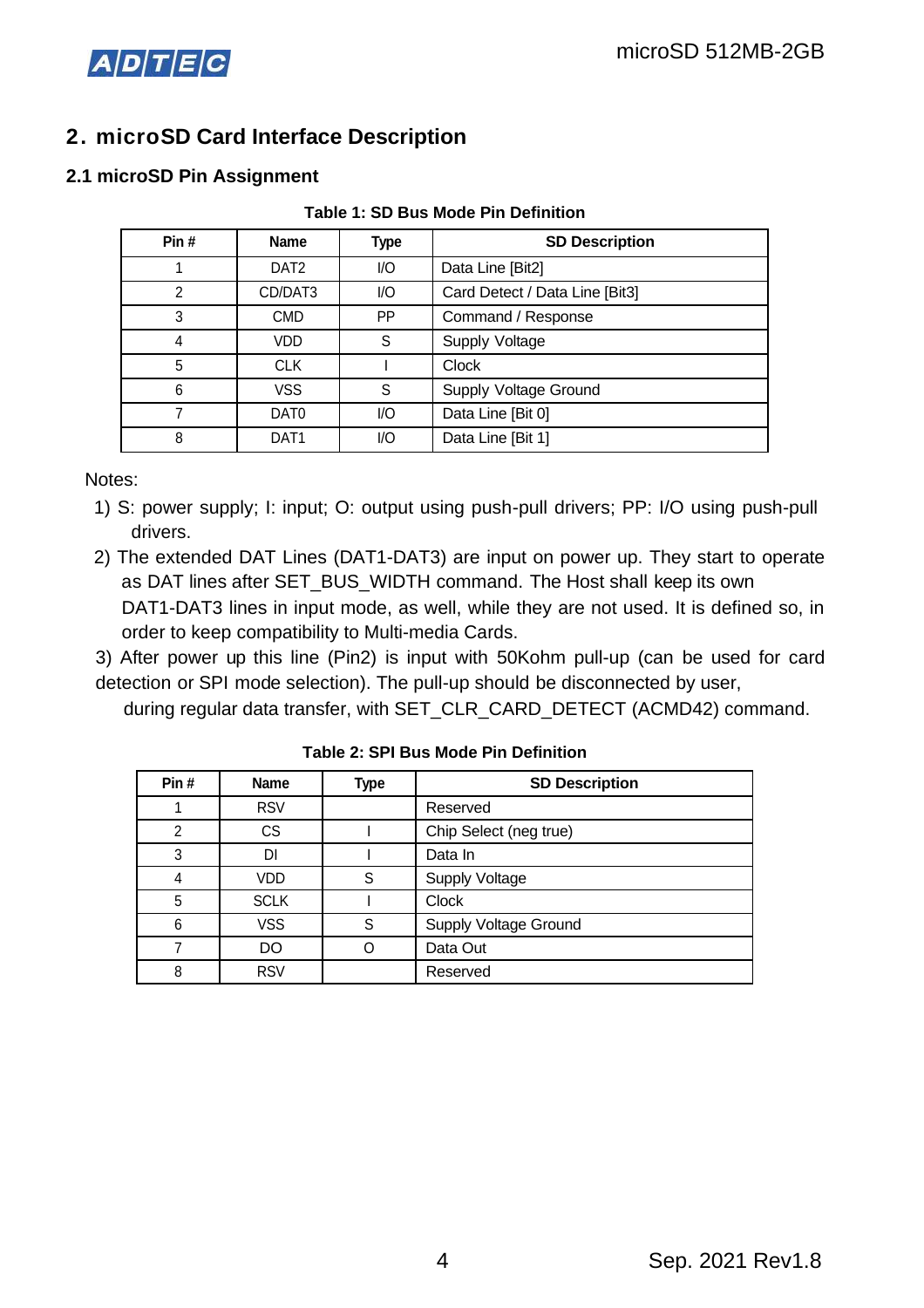



**Figure 1: Functional Diagram**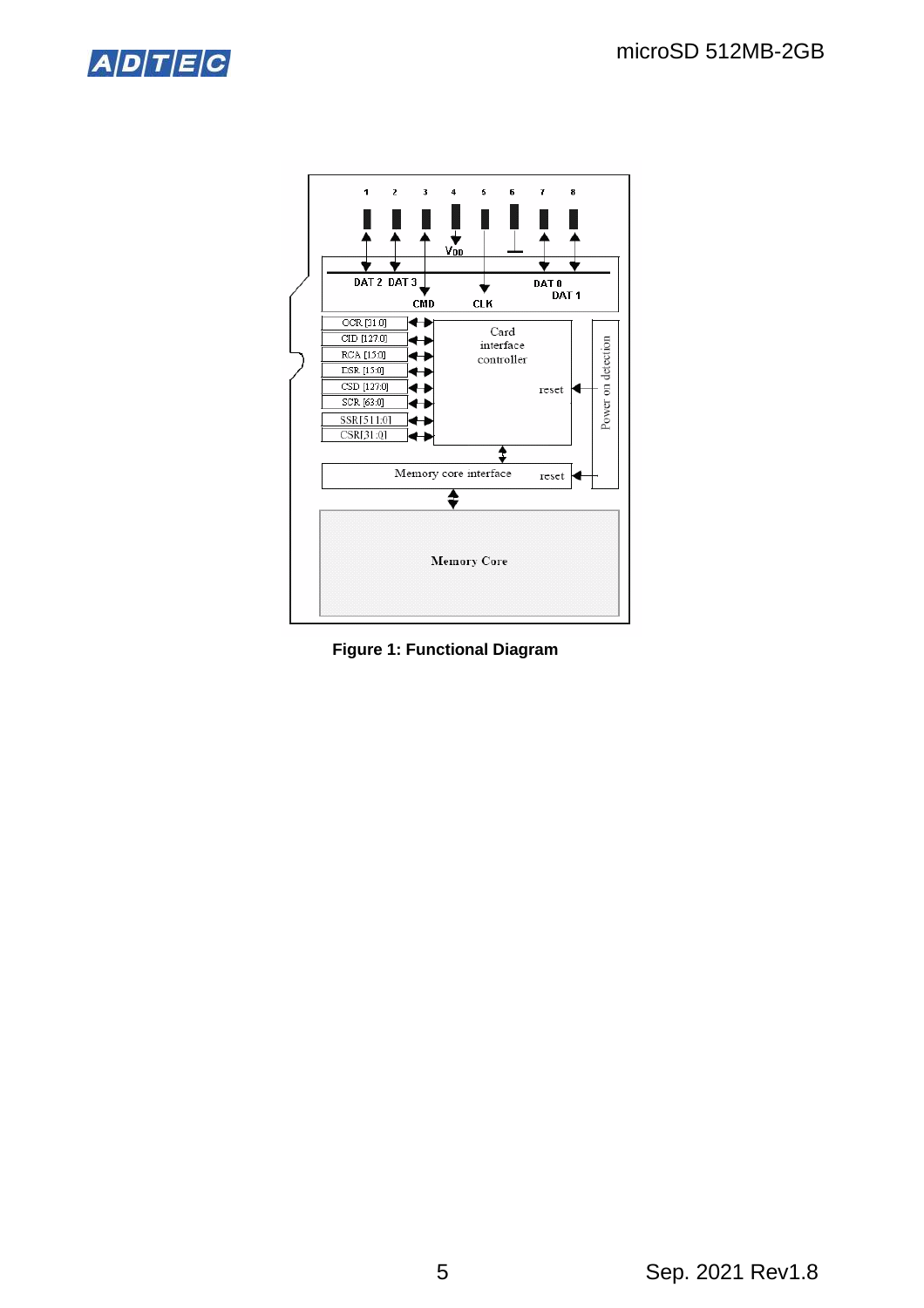

#### **3 . Specifications**

#### **3.1. Performance**

Max. Data Transfer Rate

■ Read: 23MB/s; Write: 16MB/s

#### **3.2. NAND Flash Memory**

Industrial SD Card uses Single Level Cell (SLC) NAND Flash memory, which is non-volatility, high reliability, and high-speed memory storage. There are only two statuses 0 or 1 of one cell.

#### **3.3. Power Requirement**

#### **3.3.1. DC Input Voltage**

 $\blacksquare$  2.7V to 3.6V

#### **3.4. Temperature Range**

 $\blacksquare$  -40°C to +85°C

#### **3.5. Humidity**

Relative Humidity: 5-95%, non-condensing

#### **3.6. Water proof**

Water proof level: IEC 60529 IPX8.

| <b>Test Condition</b>            | Referred standard |  |  |
|----------------------------------|-------------------|--|--|
| Depth of water 1.5m for 30 mins. | IEC 60529 IPX8    |  |  |

#### **3.7. ESD Ability**

| <b>Test Condition</b>                                  | <b>Referred standard</b> |  |  |
|--------------------------------------------------------|--------------------------|--|--|
| $\Box$ Contact discharge: $\pm$ 2KV, $\pm$ 4KV         | SD Spec. Appendix D.1    |  |  |
| $\Box$ Air discharge: $\pm$ 4KV, $\pm$ 8KV, $\pm$ 15KV | SD Spec. Appendix D.2    |  |  |

#### **3.8. Dust Proof**

Dust proof level: IEC 60529 IP5X.

| <b>Test Condition</b>                                                           | <b>Referred standard</b> |
|---------------------------------------------------------------------------------|--------------------------|
| Depression of 2 KPa, Talcum powder 2kg/m <sup>3</sup> , 8 hrs. I IEC 60529 IP5X |                          |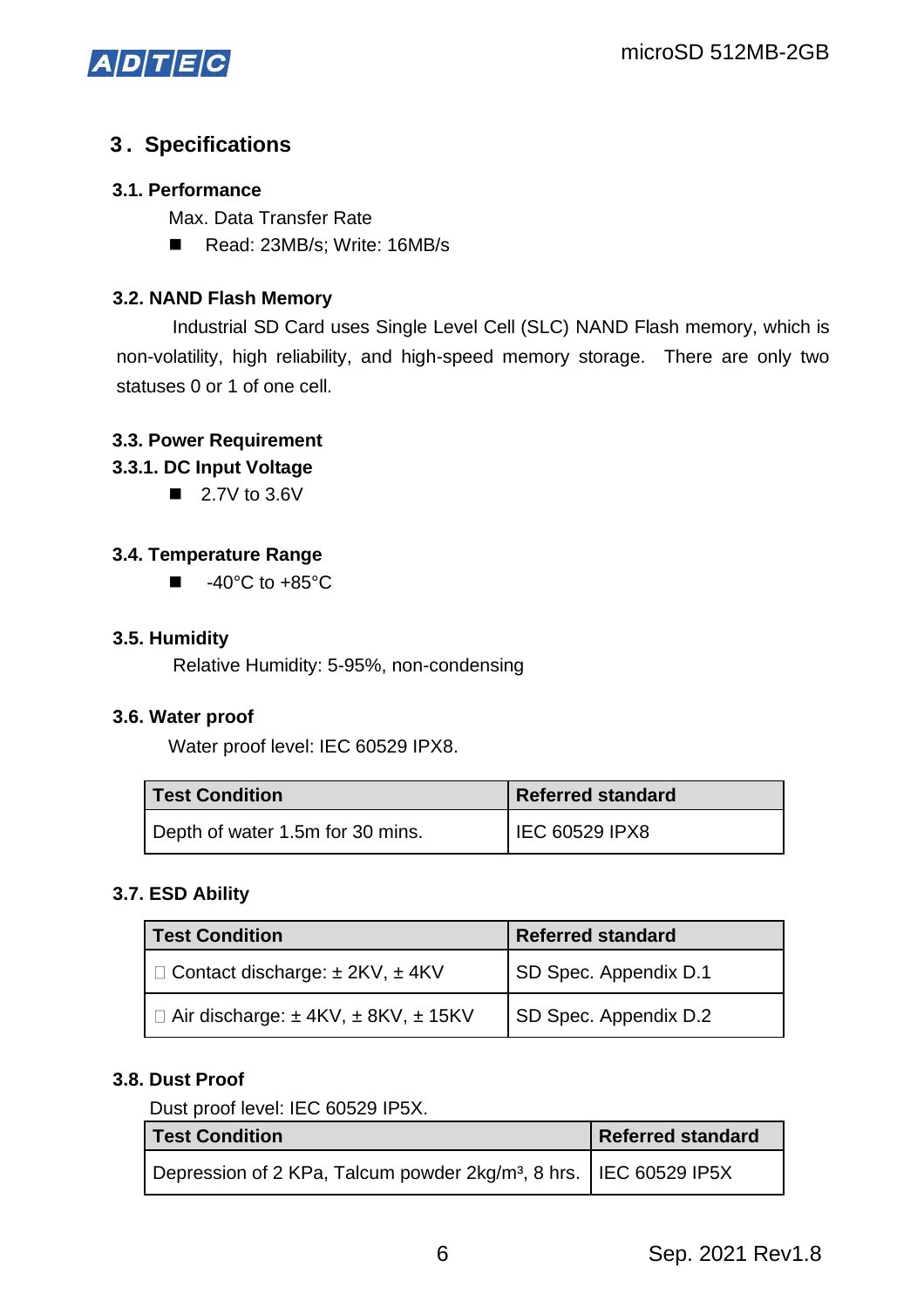

## **4 . Electrical Specifications**

#### **4.1. General DC Characteristic**

| Symbol  | <b>Parameter</b>                     | Min.   | Max. | Unit | <b>Note</b> |
|---------|--------------------------------------|--------|------|------|-------------|
| storage | Storage Temperature                  | -50    | 95   | °C   |             |
| Ta      | <b>Ambient Operating Temperature</b> | -40    | 85   | °C   |             |
| $V_{1}$ | 3.3V External Input Voltage          | $-0.3$ | 3.6  |      |             |

#### **Table 3: Absolute Maximum Ratings**

#### **Table 4: Power Consumption**

| Symbol         | <b>Parameter</b>       | Min. | Typ. | Max. | Unit |
|----------------|------------------------|------|------|------|------|
| <b>I</b> Read  | Read Current at 3.3V   | ۰    | 62   | 200  | mA   |
| <b>I</b> Write | Write Current at 3.3V  | ۰    | 73   | 200  | mA   |
| <b>ISTBY</b>   | <b>Standby Current</b> | ۰    | 0.14 | 15   | mA   |

#### **4.2. Bus Signal Line Loading**

#### **Table 5: Bus Signal Line Loading**

| Symbol            | <b>Parameter</b>                     | Min | <b>Max</b> | Unit | Remark                  |
|-------------------|--------------------------------------|-----|------------|------|-------------------------|
| R <sub>CMD</sub>  | Pull-up resistance for SD_CMD Line   | 25  | 100        | KΩ   | To prevent bus floating |
| $R_{\text{DAT}}$  | Pull-up resistance for SD_DATA Line  | 25  | 100        | KΩ   | To prevent bus floating |
| $C_{\text{CARD}}$ | Card capacitance for each signal pin |     | 10         | рF   | For single card         |
| L <sub>L</sub>    | Signal Line Inductance               |     | 16         | nH   |                         |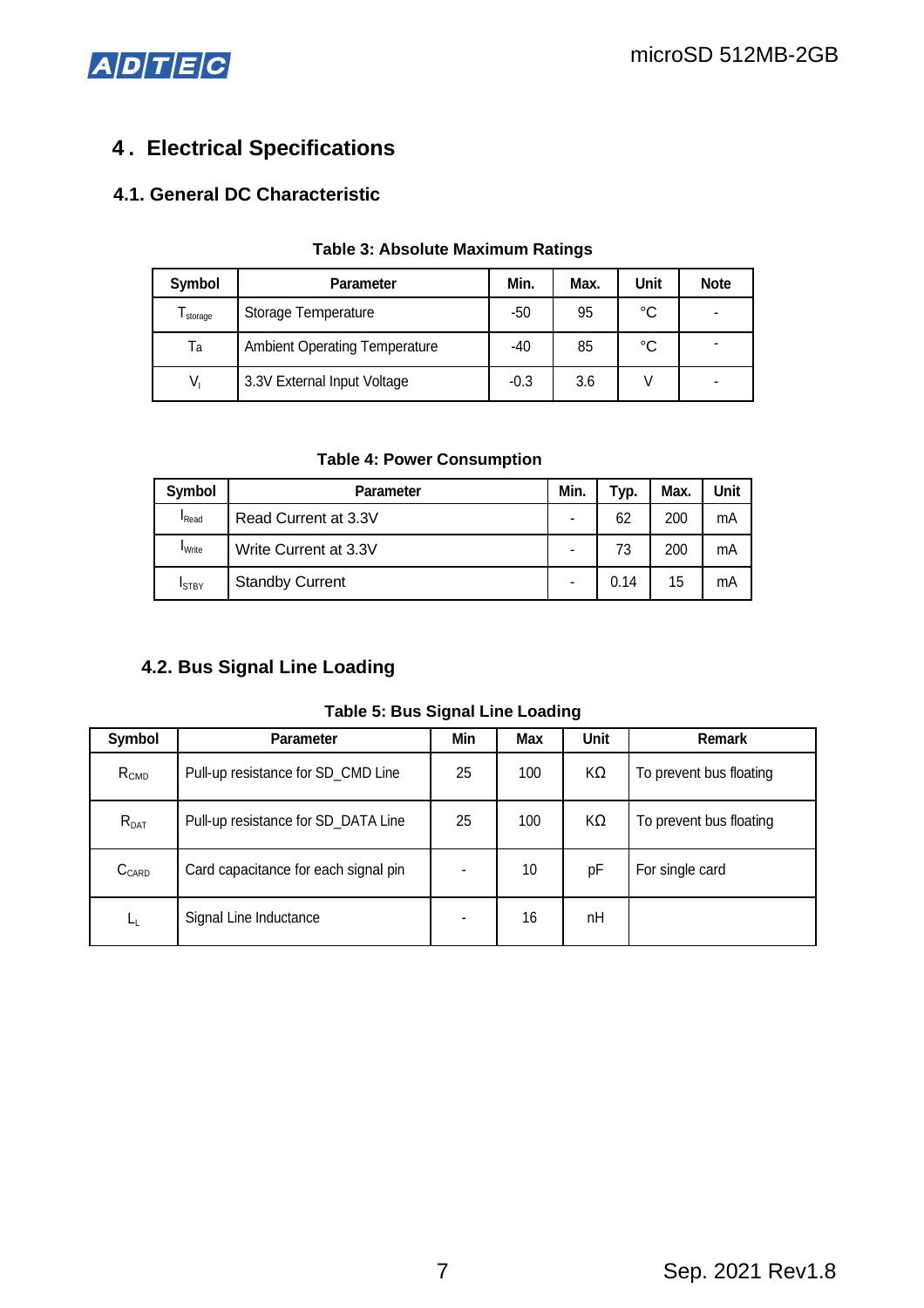

| Symbol                     | <b>Parameter</b>    | Min.               | Max.               | Unit |
|----------------------------|---------------------|--------------------|--------------------|------|
| $V_{\text{IH}}$            | Input High Voltage  | $0.625 \times V_1$ | $V_1 + 0.3$        | ٧    |
| $\mathsf{V}_{\mathsf{IL}}$ | Input Low Voltage   | $-0.3$             | $0.25 \times V_1$  | V    |
| $V_{OH}$                   | Output High Voltage | $0.75 \times V_1$  |                    | V    |
| $V_{OL}$                   | Output Low Voltage  |                    | $0.125 \times V_1$ | V    |
| I <sub>ОН</sub>            | Output High Current | -16                | ۰                  | mA   |
| IoL                        | Output Low Current  |                    | 16                 | mA   |

**Table 6: DC Characteristics of I/O Interface**



**Figure 2: Bus Signal Level**

#### **4.3. Bus Timing**



**4.3.1 Bus Timing (Default Speed Mode)** 

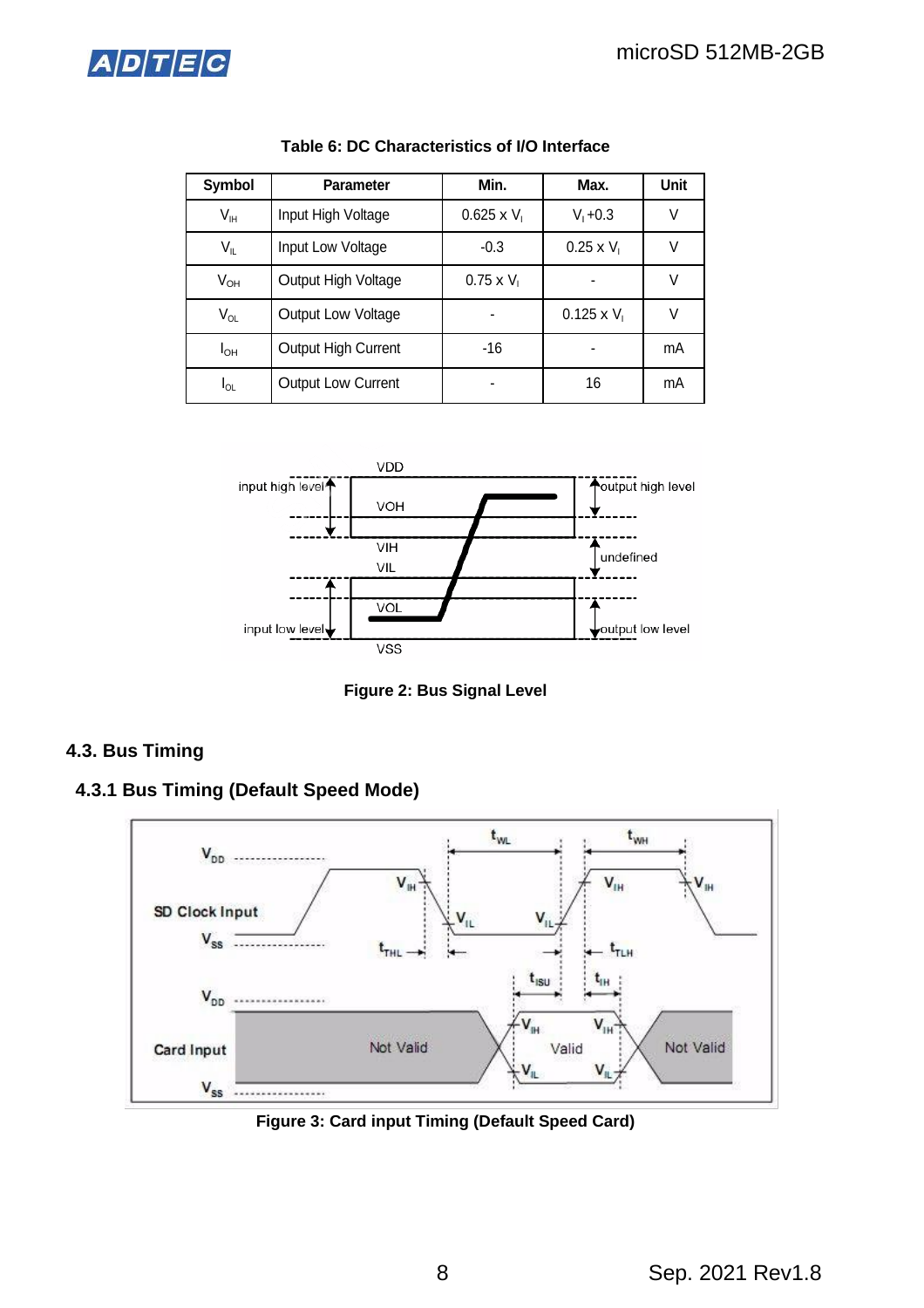



**Figure 4: Card Output Timing (Default Speed Mode)**

| <b>Parameter</b>                                                                                | Symbol                               | Min.     | <b>Max</b> | Unit       | <b>Remark</b>                            |  |  |
|-------------------------------------------------------------------------------------------------|--------------------------------------|----------|------------|------------|------------------------------------------|--|--|
| <b>Clock CLK</b> (All values are referred to min ( $V_{\text{H}}$ ) and max ( $V_{\text{IL}}$ ) |                                      |          |            |            |                                          |  |  |
| Clock frequency data transfer                                                                   | fpp                                  | 0        | 25         | <b>MHz</b> | $C_{CARD} \leq 10pF (1 card)$            |  |  |
| Clock frequency Identification                                                                  | fop                                  | 0(1)/100 | 400        | <b>KHz</b> | $C_{CARD} \leq 10pF (1 card)$            |  |  |
| Clock low time                                                                                  | twl                                  | 10       |            | ns         | $C_{CARD} \leq 10pF (1 card)$            |  |  |
| Clock high time                                                                                 | <b>t</b> w <sub>H</sub>              | 10       |            | ns         | $C_{CARD} \leq 10pF (1 card)$            |  |  |
| Clock rise time                                                                                 | t <sub>th</sub>                      |          | 10         | ns         | $C_{CARD} \leq 10pF (1 card)$            |  |  |
| Clock fall time                                                                                 | <b>t</b> THL                         |          | 10         | ns         | $C_{CARD} \leq 10pF (1 card)$            |  |  |
| Inputs CMD, DAT (referenced to CLK)                                                             |                                      |          |            |            |                                          |  |  |
| Input set-up time                                                                               | tisu                                 | 5        |            | ns         | 10pF (1 card)<br>$C_{CARD} \leq$         |  |  |
| Input hold time                                                                                 | tтн                                  | 5        |            | ns         | 10pF(1 card)<br>$\mathsf{C}$ card $\leq$ |  |  |
|                                                                                                 | Outputs CMD, DAT (referenced to CLK) |          |            |            |                                          |  |  |
| Output Delay time during Data                                                                   |                                      |          |            |            |                                          |  |  |
| <b>Transfer Mode</b>                                                                            | toply                                | 0        | 14         | ns         | 40pF (1 card)<br>$C_L \leq$              |  |  |
| Output Hold time                                                                                | to <sub>H</sub>                      | 0        | 50         | ns         | $ C_L \leq 40pF (1 card)$                |  |  |

#### **Table 7: Bus Timing-Parameters Values (Default Speed)**

(1) 0 Hz means to stop the clock. The given minimum frequency range is for cases were continues clock is required.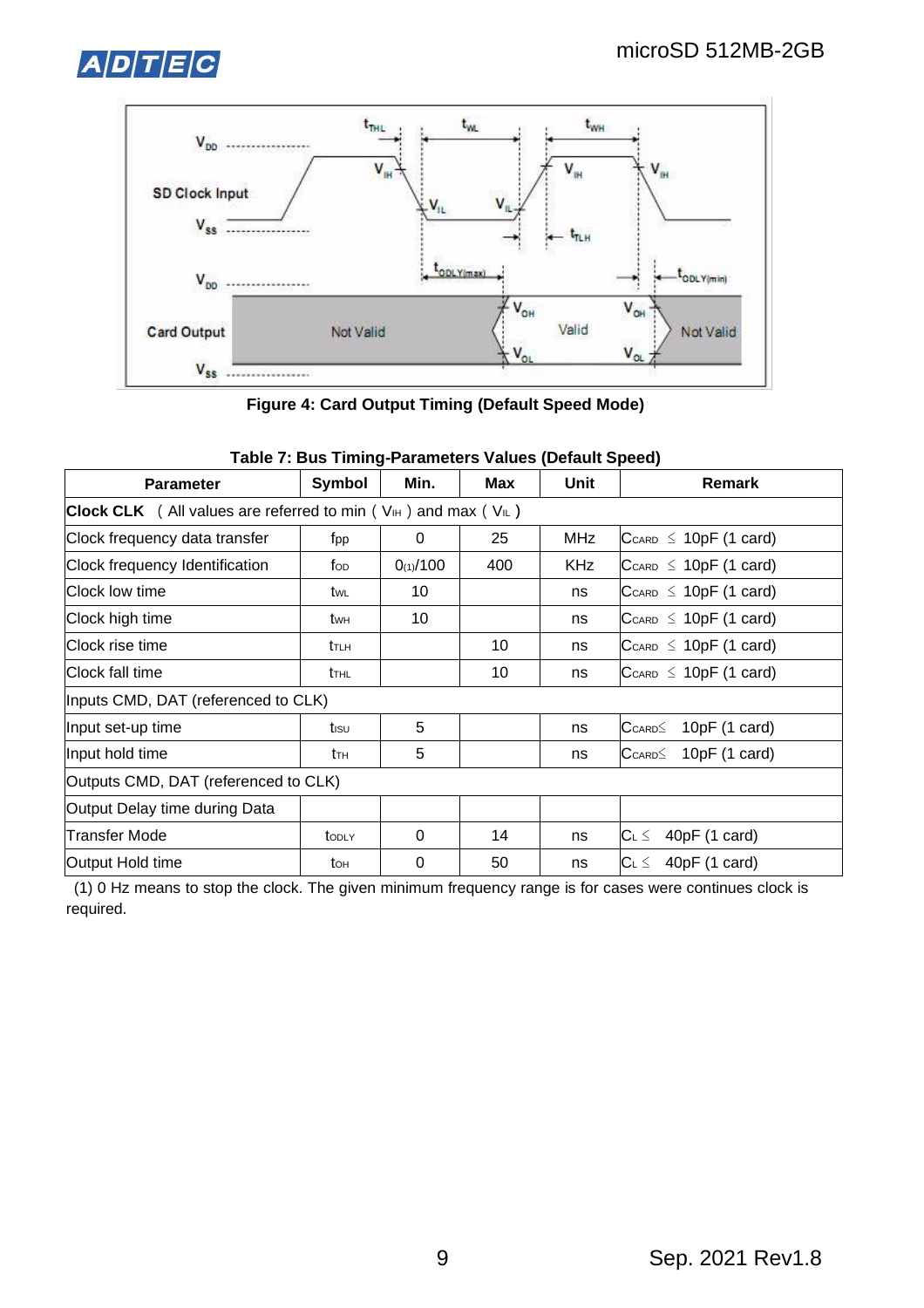



#### **4.3.2 Bus Timing (High-Speed Mode)**

**Figure 5: Card Input Timing (High Speed Card)** 



**Figure 6: Card Output Timing (High Speed Mode)** 

| <b>Parameter</b>                                                                                                               | Symbol           | Min.   | <b>Max</b> | <b>Unit</b> | Remark                                              |  |  |
|--------------------------------------------------------------------------------------------------------------------------------|------------------|--------|------------|-------------|-----------------------------------------------------|--|--|
| <b>Clock CLK</b> (All values are referred to min $(V_{H})$ and max $(V_{L})$                                                   |                  |        |            |             |                                                     |  |  |
| Clock frequency data transfer                                                                                                  | fpp              | 0      | 50         | <b>MHz</b>  | 10pF (1 card)<br>$C_{\text{CARD}} \leq$             |  |  |
| Clock low time                                                                                                                 | t <sub>wL</sub>  | 7      |            | ns          | 10pF (1 card)<br>$\rm C_{\tiny{CARD}}$              |  |  |
| Clock high time                                                                                                                | t <sub>wH</sub>  | 7      |            | ns          | 10 $pF(1 \text{ card})$<br>$C_{\text{CARD}} \leq$   |  |  |
| Clock rise time                                                                                                                | t <sub>т∟н</sub> |        | 3          | ns          | 10pF (1 card)<br>$C_{\text{CARD}} \leq$             |  |  |
| Clock fall time                                                                                                                | $t_{THL}$        |        | 3          | ns          | 10 $pF(1 \text{ card})$<br>$C_{\mathsf{CARD}} \leq$ |  |  |
| Inputs CMD, DAT (referenced to CLK)                                                                                            |                  |        |            |             |                                                     |  |  |
| Input set-up time                                                                                                              | t <sub>isu</sub> | 6      |            | ns          | 10pF (1 card)<br>$C_{\texttt{CARD}} \leq$           |  |  |
| Input hold time                                                                                                                | $t_{TH}$         | 2      |            | ns          | $C_{CARD} \leq 10pF (1 card)$                       |  |  |
| Outputs CMD, DAT (referenced to CLK)                                                                                           |                  |        |            |             |                                                     |  |  |
| Output Delay time during Data Transfer Mode                                                                                    | $t_{ODLY}$       |        | 14         | ns          | 40pF (1 card)<br>$C_L \leq$                         |  |  |
| Output Hold time                                                                                                               | $t_{\text{OH}}$  | 2.5    |            | ns          | 15pF (1 card)<br>$C_{\text{L}} \geq$                |  |  |
| Total System capacitance for each line <sup>1</sup><br>$\overline{A}$ , be codents estimated according to a boot should duties | $C_L$            | - L. - | 40         | рF          | 1 card                                              |  |  |

| Table 8 : Bus Timing -<br><b>Parameters Values (High Speed)</b> |
|-----------------------------------------------------------------|
|-----------------------------------------------------------------|

1) In order to satisfy sever timing, host shall drive only one card.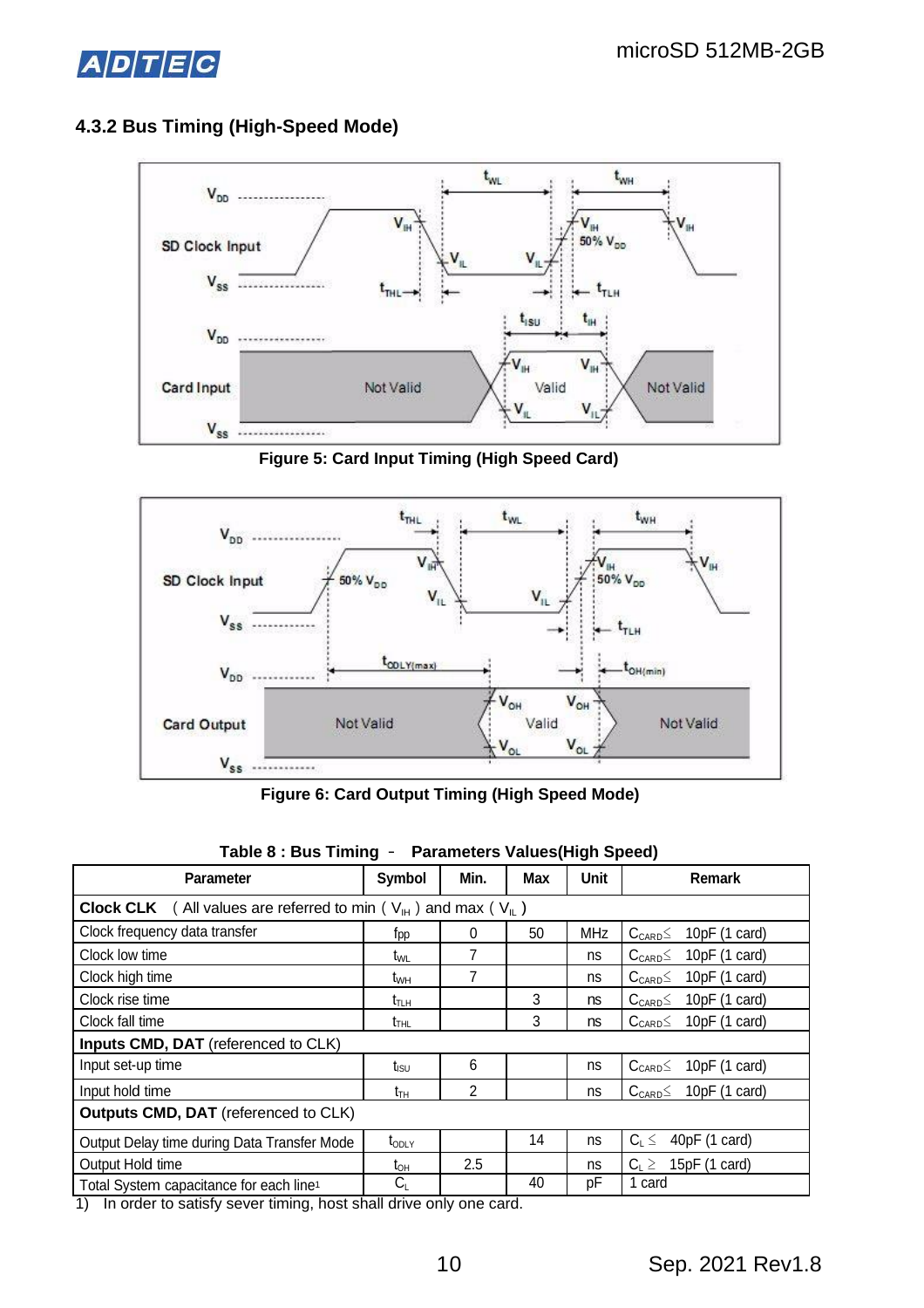## $A/D$  $T$  $E$  $C$

## **5. Mechanical Dimensions**

The mechanical dimensions of industrial microSD card were basically followed the mechanical form factor definitions on microSD card specifications which constructed by SD card association.





**Figure 8: Side View** 



| Criteria of microSD | Unit: mm |       |       |              |
|---------------------|----------|-------|-------|--------------|
| Dimensions          | Min      | TYP   | Max   | Note         |
| Α                   | 10.90    | 11.00 | 11.10 |              |
| A1                  | 9.60     | 9.70  | 9.80  |              |
| A2                  |          | 3.85  |       | <b>BASIC</b> |
| A3                  | 7.60     | 7.70  | 7.80  |              |
| A4                  |          | 1.10  |       | <b>BASIC</b> |
| A5                  | 0.75     | 0.80  | 0.85  |              |
| A8                  | 0.60     | 0.70  | 0.80  |              |
| в                   | 14.90    | 15.00 | 15.10 |              |
| B1                  | 6.13     | 6.23  | 6.33  |              |
| <b>B4</b>           | 0.42     | 0.52  | 0.62  |              |
| B <sub>5</sub>      | 2.80     | 2.90  | 3.00  |              |
| B7                  | 0.20     | 0.30  | 0.40  |              |
| <b>B8</b>           | 1.00     | 1.10  | 1.20  |              |
| <b>B10</b>          | 7.80     | 7.90  | 8.00  |              |
| <b>B11</b>          | 1.10     | 1.20  | 1.30  |              |
| R3                  | 0.70     | 0.80  | 0.90  |              |
| R7                  | 29.50    | 30.00 | 30.50 |              |
| с                   | 0.90     | 1.00  | 1.10  |              |
| C1                  | 0.60     | 0.70  | 0.80  |              |
| C2                  | 0.20     | 0.30  | 0.40  |              |